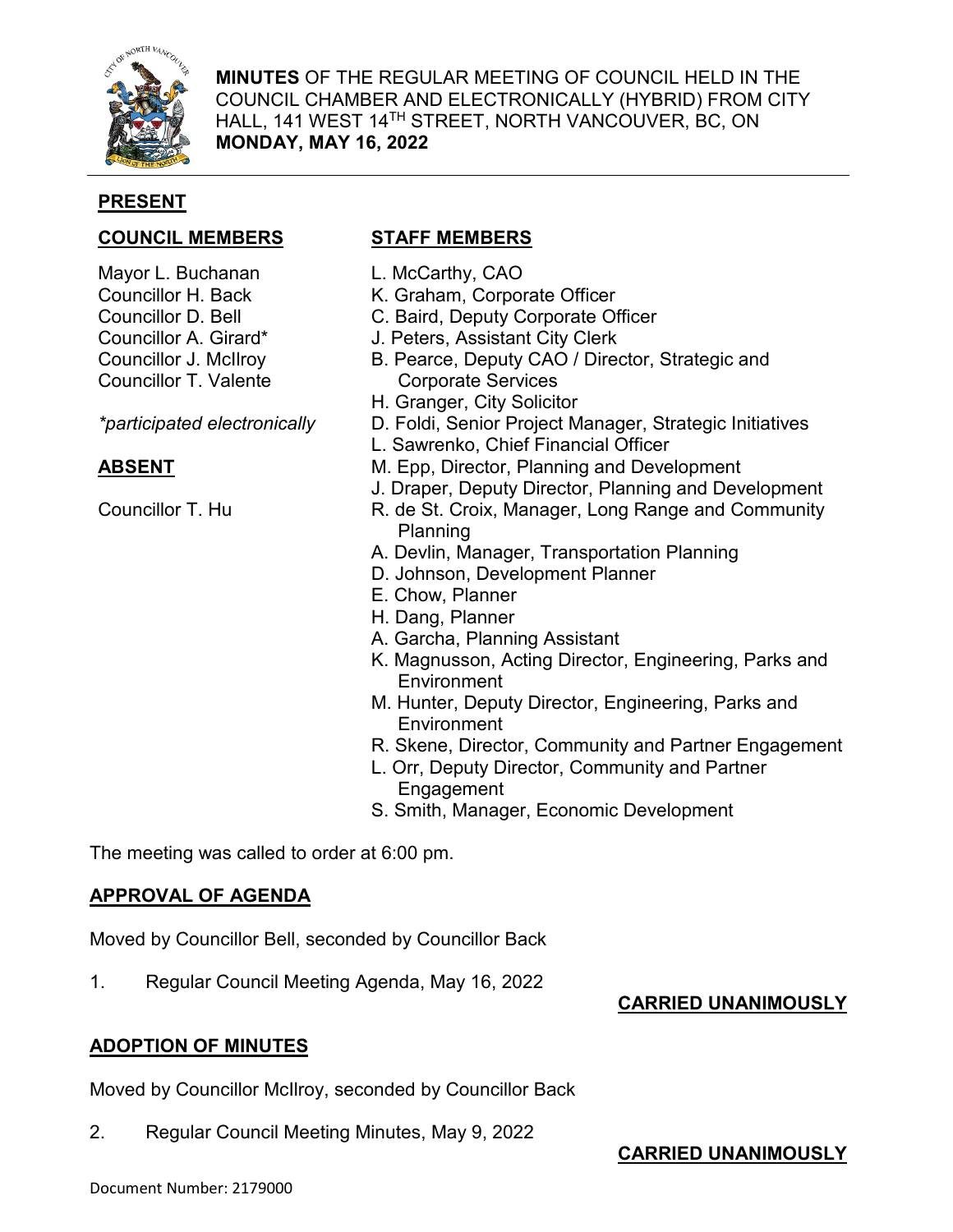# **PROCLAMATION**

International Day Against Homophobia, Transphobia and Biphobia – May 17, 2022

#### **PUBLIC INPUT PERIOD**

Nil.

## **CONSENT AGENDA**

Moved by Councillor Girard, seconded by Councillor Bell

THAT the recommendation listed within the "Consent Agenda" be approved.

# **CARRIED UNANIMOUSLY**

## **START OF CONSENT AGENDA**

### **REPORT**

\*3. CanExport Community Investments Contribution Agreement – File: 13-6750-01-0001/2021

Report: Manager, Economic Development, May 9, 2022

Moved by Councillor Girard, seconded by Councillor Bell

PURSUANT to the report of the Manager, Economic Development, dated May 9, 2022, entitled "CanExport Community Investments Contribution Agreement":

THAT the Mayor and Corporate Officer be authorized to sign the Contribution Agreement with Global Affairs Canada for the Community Investments Sub-Program;

AND THAT staff be requested to report back to Council on project implementation and outcomes at the conclusion of the Contribution Agreement.

# **(CARRIED UNANIMOUSLY)**

# **END OF CONSENT AGENDA**

### **PUBLIC HEARING – 115 East Keith Road**

Moved by Councillor McIlroy, seconded by Councillor Bell

THAT the meeting recess to the Public Hearing regarding "Zoning Bylaw, 1995, No. 6700, Amendment Bylaw, 2021, No. 8877" (Victoria Park (Denna Homes) GP Ltd. / Integra Architecture Inc., 115 East Keith Road, CD-741) and "Housing Agreement Bylaw, 2022, No. 8923" (Victoria Park (Denna Homes) GP Ltd. / Integra Architecture Inc., 115 East Keith Road, CD-741, Rental Housing Commitments)".

# **CARRIED UNANIMOUSLY**

The meeting recessed to the Public Hearing at 6:02 pm and reconvened at 7:20 pm.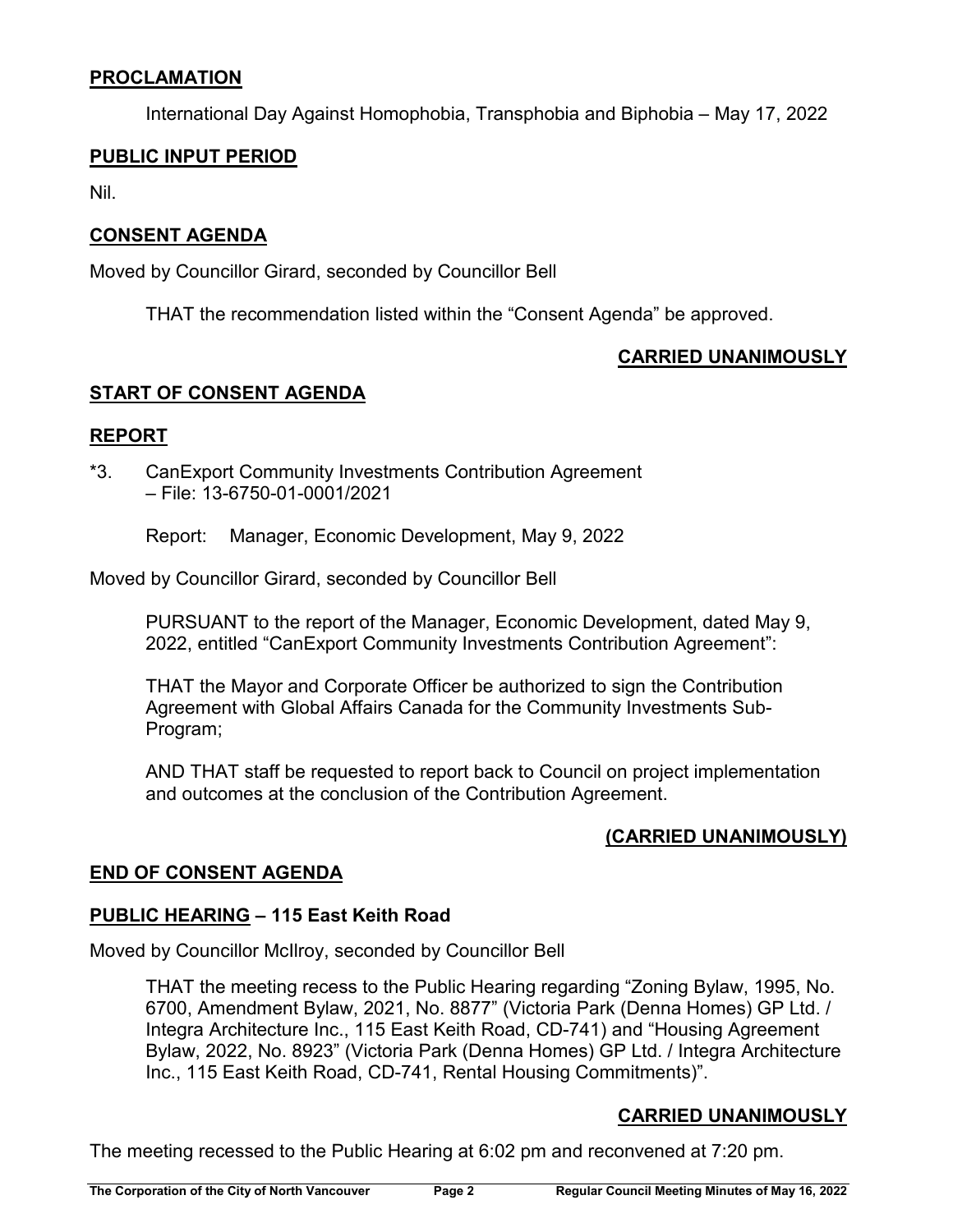### **BYLAWS – THIRD READING**

4. "Zoning Bylaw, 1995, No. 6700, Amendment Bylaw, 2021, No. 8877" (Victoria Park (Denna Homes) GP Ltd. / Integra Architecture Inc., 115 East Keith Road, CD-741)

Moved by Councillor Girard, seconded by Councillor Valente

THAT "Zoning Bylaw, 1995, No. 6700, Amendment Bylaw, 2021, No. 8877" (Victoria Park (Denna Homes) GP Ltd. / Integra Architecture Inc., 115 East Keith Road, CD-741) be given third reading.

#### **CARRIED UNANIMOUSLY**

5. "Housing Agreement Bylaw, 2022, No. 8923" (Victoria Park (Denna Homes) GP Ltd. / Integra Architecture Inc., 115 East Keith Road, CD-741, Rental Housing Commitments)

Moved by Councillor Girard, seconded by Councillor Valente

THAT "Housing Agreement Bylaw, 2022, No. 8923" (Victoria Park (Denna Homes) GP Ltd. / Integra Architecture Inc., 115 East Keith Road, CD-741, Rental Housing Commitments) be given third reading.

## **CARRIED UNANIMOUSLY**

## **REPORTS**

- 6. 2022 Round One Community Grant Recommendations File: 05-1850-20-0005/2022
	- Report: Chair, Social Planning Advisory Committee, and Manager, Long Range and Community Planning, May 4, 2022

Moved by Councillor Girard, seconded by Councillor Bell

PURSUANT to the report of the Chair, Social Planning Advisory Committee, and the Manager, Long Range and Community Planning, dated May 4, 2022, entitled "2022 Round One Community Grant Recommendations":

THAT grants be allocated to the following organizations from the 2022 Community Grants budget:

| <b>ORGANIZATION</b>                                                                         | <b>RECOMMENDED</b><br><b>FUNDING</b> |
|---------------------------------------------------------------------------------------------|--------------------------------------|
| Athletics for Kids Financial Assistance (B.C.) Society<br>(Program - Youth Sports Granting) | \$3,000                              |
| <b>Avalon Recovery Society (Operating)</b>                                                  | \$7,000                              |
| Avalon Recovery Society (Program – Operating Hours<br>Expansion)                            | \$3,000                              |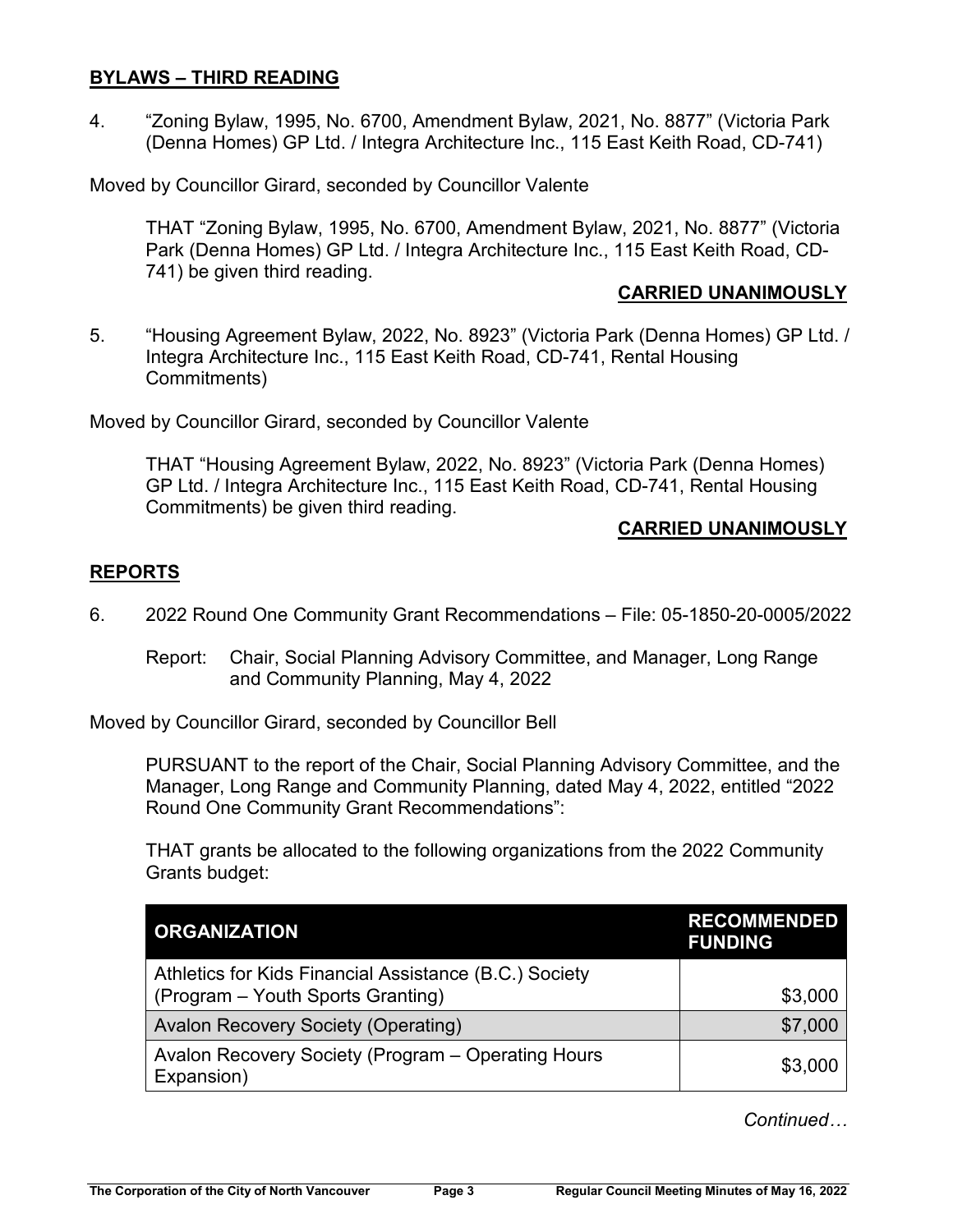6. 2022 Round One Community Grant Recommendations – File: 05-1850-20-0005/2022 – Continued

| <b>Backpack Buddies (Operating)</b>                                                                                                  | \$3,000 |
|--------------------------------------------------------------------------------------------------------------------------------------|---------|
| Backpack Buddies (Program – Backpack Buddies)                                                                                        | \$3,000 |
| Big Brothers of Greater Vancouver (Program – Community<br>Mentoring)                                                                 | \$2,600 |
| Big Sisters of BC Lower Mainland (Program – North Shore<br>Mentoring)                                                                | \$2,600 |
| Canadian Mental Health Assn. - North and West Vancouver<br><b>Branch (Operating)</b>                                                 | \$5,000 |
| Canadian Mental Health Assn. - North and West Vancouver<br>Branch (Program – Circle of Care Housing)                                 | \$5,000 |
| Crisis Intervention & Suicide Prevention Centre of BC<br>(Operating)                                                                 | \$1,000 |
| Crisis Intervention & Suicide Prevention Centre of BC<br>(Program – Peer Helper Training & Monitoring)                               | \$1,000 |
| Highlands United Church (Program – Shelter to Home)                                                                                  | \$3,000 |
| Hollyburn Family Services Society (Operating)                                                                                        | \$2,000 |
| Hollyburn Family Services Society (Program - Aboriginal<br>Court Outreach Worker)                                                    | \$2,000 |
| Hollyburn Family Services Society (Program -Indigenous<br>Specialized Victim Support Worker in the DVU)                              | \$1,000 |
| Hollyburn Family Services Society (Program - Seniors at<br>Housing Risk)                                                             | \$1,000 |
| Hollyburn Family Services Society (Program - Supporting<br>Seniors to Remain Housed)                                                 | \$1,000 |
| Immigrant Link Centre Society (Program – From Pollution to<br>Solution)                                                              | \$5,500 |
| Lionsview Seniors' Planning Society (Operating)                                                                                      | \$2,700 |
| Lionsview Seniors' Planning Society (Program - North<br><b>Vancouver Seniors Action Table)</b>                                       | \$350   |
| Lionsview Seniors' Planning Society (Program - Services to<br><b>Seniors Coalition/Planning Table)</b>                               | \$450   |
| Living Systems: Family Systems Counselling, Education,<br>Training & Research Society (Program – Parent and Marriage<br>Counselling) | \$1,500 |
| Lookout Housing and Health Society (Operating)                                                                                       | \$4,000 |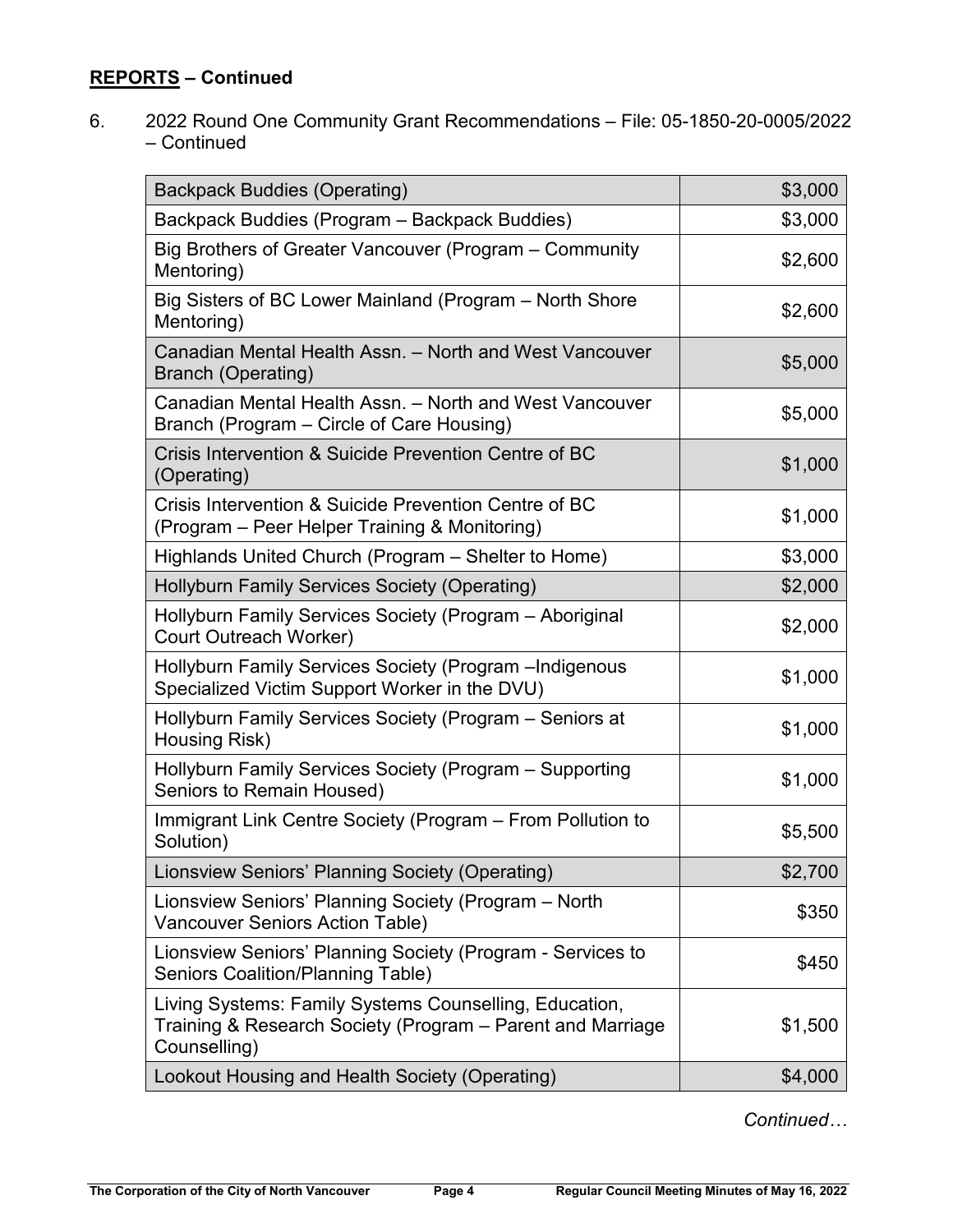6. 2022 Round One Community Grant Recommendations – File: 05-1850-20-0005/2022 – Continued

| Lumara Grief and Bereavement Care Society (formerly Camp<br>Kerry Society) (Program - Bereavement Workshops &<br>Retreats) | \$650   |
|----------------------------------------------------------------------------------------------------------------------------|---------|
| Lumara Grief and Bereavement Care Society (formerly Camp<br>Kerry Society) (Program – Family Grief Support)                | \$650   |
| North Shore ConneXions Society (Program – Education and<br><b>Community Awareness)</b>                                     | \$1,000 |
| North Shore ConneXions Society (Program – Friendship<br>Circles)                                                           | \$1,500 |
| North Shore Disability Resource Centre (Program -<br>Information and Advocacy)                                             | \$2,500 |
| North Shore Disability Resource Centre (Program – Mobile<br>Multi-Sensory Room)                                            | \$300   |
| North Shore Disability Resource Centre (Program – Summer<br>Bursary Program 2022)                                          | \$2,000 |
| North Shore Keep Well Society (Operating)                                                                                  | \$1,500 |
| North Shore Multicultural Society (dba as Impact North Shore)<br>(Operating)                                               | \$4,000 |
| North Shore Multicultural Society (dba as Impact North Shore)<br>(Program – Anti-Racism Programming)                       | \$1,000 |
| North Shore Multicultural Society (dba as Impact North Shore)<br>(Program – Community Bridging)                            | \$2,000 |
| North Shore Safety Council (Operating)                                                                                     | \$500   |
| North Shore Safety Council (Program – Be Bright, Be Seen)                                                                  | \$750   |
| North Shore Stroke Recovery Centre (Operating)                                                                             | \$5,000 |
| North Shore Stroke Recovery Centre (Program - Family<br>Caregiver)                                                         | \$1,000 |
| North Shore Stroke Recovery Centre (Program – Speech<br>Language Pathology Program)                                        | \$2,500 |
| North Shore Table Tennis Club Society (Program – Happy<br>Hands Table Tennis)                                              | \$750   |
| North Shore Table Tennis Club Society (Program - Seniors'<br>Therapeutic Body and Mind Table Tennis)                       | \$750   |
| North Shore Table Tennis Club Society (Program - Youth<br>Leadership Table Tennis Program)                                 | \$750   |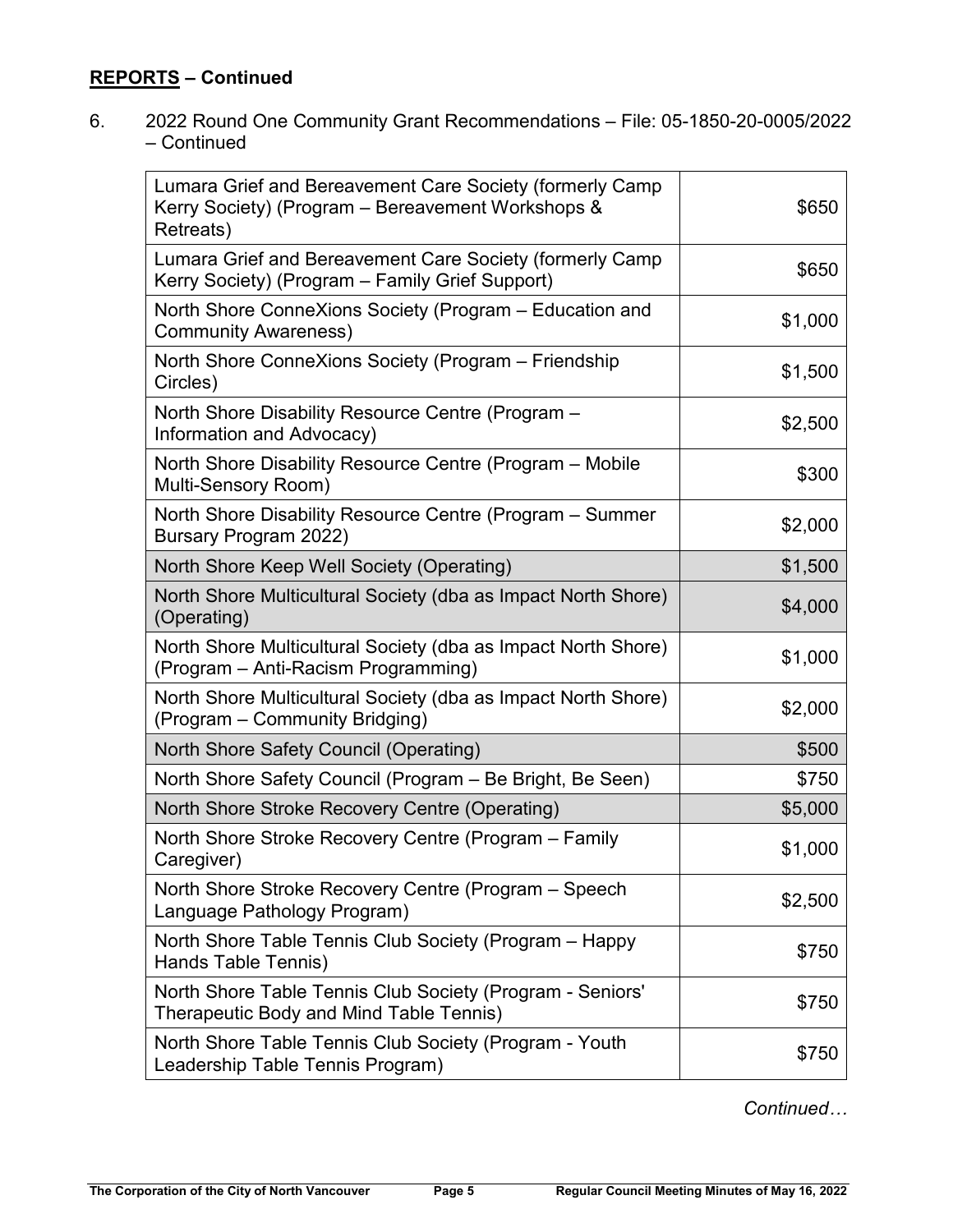6. 2022 Round One Community Grant Recommendations – File: 05-1850-20-0005/2022 – Continued

| North Shore Women's Centre (Program – North Shore<br>Coordinating Committee to End Violence Against Women in<br>Relationships)  | \$3,000   |
|---------------------------------------------------------------------------------------------------------------------------------|-----------|
| North Shore Women's Centre (Program - Separation Support<br>Group)                                                              | \$1,000   |
| Pacific Post Partum Support Society (Operating)                                                                                 | \$1,300   |
| Pacific Post Partum Support Society (Program - Postpartum<br>Depression/Anxiety Support Group)                                  | \$1,500   |
| Parkgate Community Services (Program - Youth Outreach)                                                                          | \$2,500   |
| Pathways Serious Mental Illness Society (Program - Family-<br>to-Family Education)                                              | \$1,500   |
| Quest Outreach Society (Program – Food Recovery and<br><b>Redistribution Program)</b>                                           | \$3,000   |
| Sharing Abundance Association (Program - Sharing<br><b>Abundance Community and Senior Meal Programs)</b>                        | \$4,000   |
| Special Olympics British Columbia Society - North Shore<br>(Operating)                                                          | \$2,000   |
| Special Olympics British Columbia Society - North Shore<br>(Program – SOBC – North Shore Sports Programs)                       | \$2,000   |
| Spinal Cord Injury BC (Program – Peer Support Program)                                                                          | \$1,500   |
| St. Andrews United Church (Program - St. Andrews<br>Community Meal Program)                                                     | \$2,500   |
| St. John the Evangelist Anglican Church (Program – Queen<br>Mary Family Learning Program)                                       | \$5,000   |
| Vancouver Adaptive Snow Sports (Operating)                                                                                      | \$1,500   |
| Vancouver Adaptive Snow Sports (Program - Adaptive Learn<br>to Ski)                                                             | \$1,500   |
| <b>Volunteer Cancer Drivers Society (Operating)</b>                                                                             | \$1,500   |
| <b>WAVAW Rape Crisis Centre (Operating)</b>                                                                                     | \$3,000   |
| <b>TOTAL RECOMMENDED FUNDING</b>                                                                                                | \$128,100 |
| <b>Total Recommended Operating Funding*</b>                                                                                     | \$45,000  |
| <b>Total Recommended Program Funding</b><br>*All organizations recommended to receive operating funding are highlighted in grev | \$83,100  |

\*All organizations recommended to receive operating funding are highlighted in grey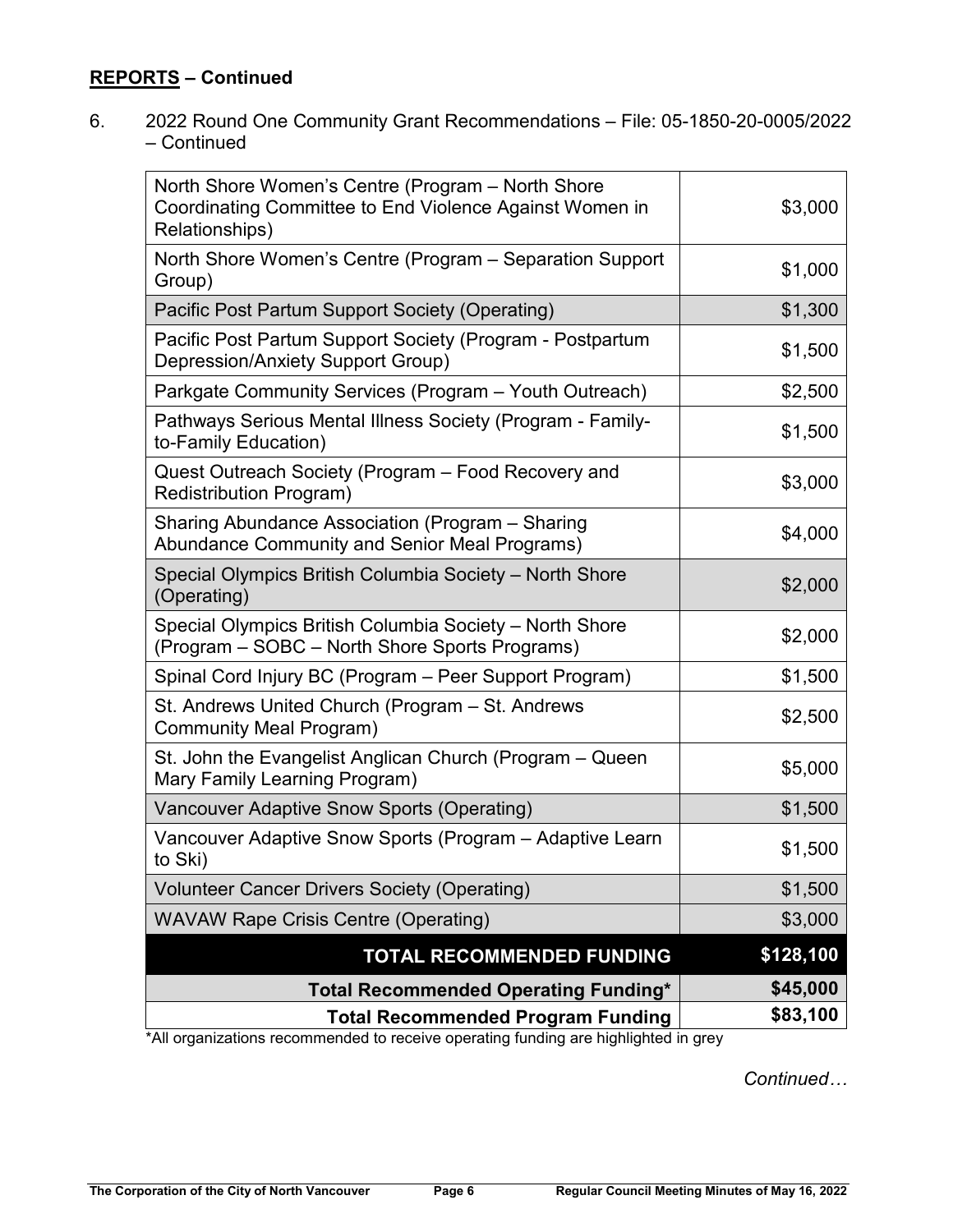6. 2022 Round One Community Grant Recommendations – File: 05-1850-20-0005/2022 – Continued

AND THAT the following organizations be notified that their application for a 2022 Community Grant will not be funded:

| Athletics for Kids Financial Assistance (B.C.) Society (Operating)           |
|------------------------------------------------------------------------------|
| Avalon Recovery Society (Program - Peer Support)                             |
| Avalon Recovery Society (Program - Professional Development)                 |
| BC Pets & Friends (Operating)                                                |
| Better Environmentally Sound Transportation (BEST) (Program - Walk30         |
| North Vancouver)                                                             |
| Big Brothers of Greater Vancouver (Operating)                                |
| (The) Cinderella Project Society (Program - Cinderella Project Boutique Day) |
| Dundarave Festival of Lights Society (Operating)                             |
| Ecowaves Community Volunteer Club (Operating)                                |
| Lionsview Seniors' Planning Society (Program - North Shore News Column:      |
| Older and Wiser Column)                                                      |
| North Shore Division of Family Practice (Program – North Shore Post COVID-19 |
| Recovery Clinic)                                                             |
| North Shore Lifeboat Society (Operating)                                     |
| North Shore Polish Association Belweder (Operating)                          |
| North Shore Table Tennis Club Society (Program – Women & Girls Table Tennis  |
| Program)                                                                     |
| Upper Lonsdale Preschool (Program – Education and Play Centre)               |
| Upper Lonsdale Preschool (Program - Library and Literacy)                    |
| Upper Lonsdale Preschool (Program - Music Program)                           |

# **CARRIED UNANIMOUSLY**

7. Temporary Loan Authorization Bylaw, 2022, No. 8904 – File: 05-1760-01-0001/2022

Report: Chief Financial Officer, May 4, 2022

Moved by Councillor Bell, seconded by Councillor Girard

PURSUANT to the report of the Chief Financial Officer, dated May 4, 2022, entitled "Temporary Loan Authorization Bylaw, 2022, No. 8904":

THAT "Temporary Loan Authorization Bylaw, 2022, No. 8904" be considered.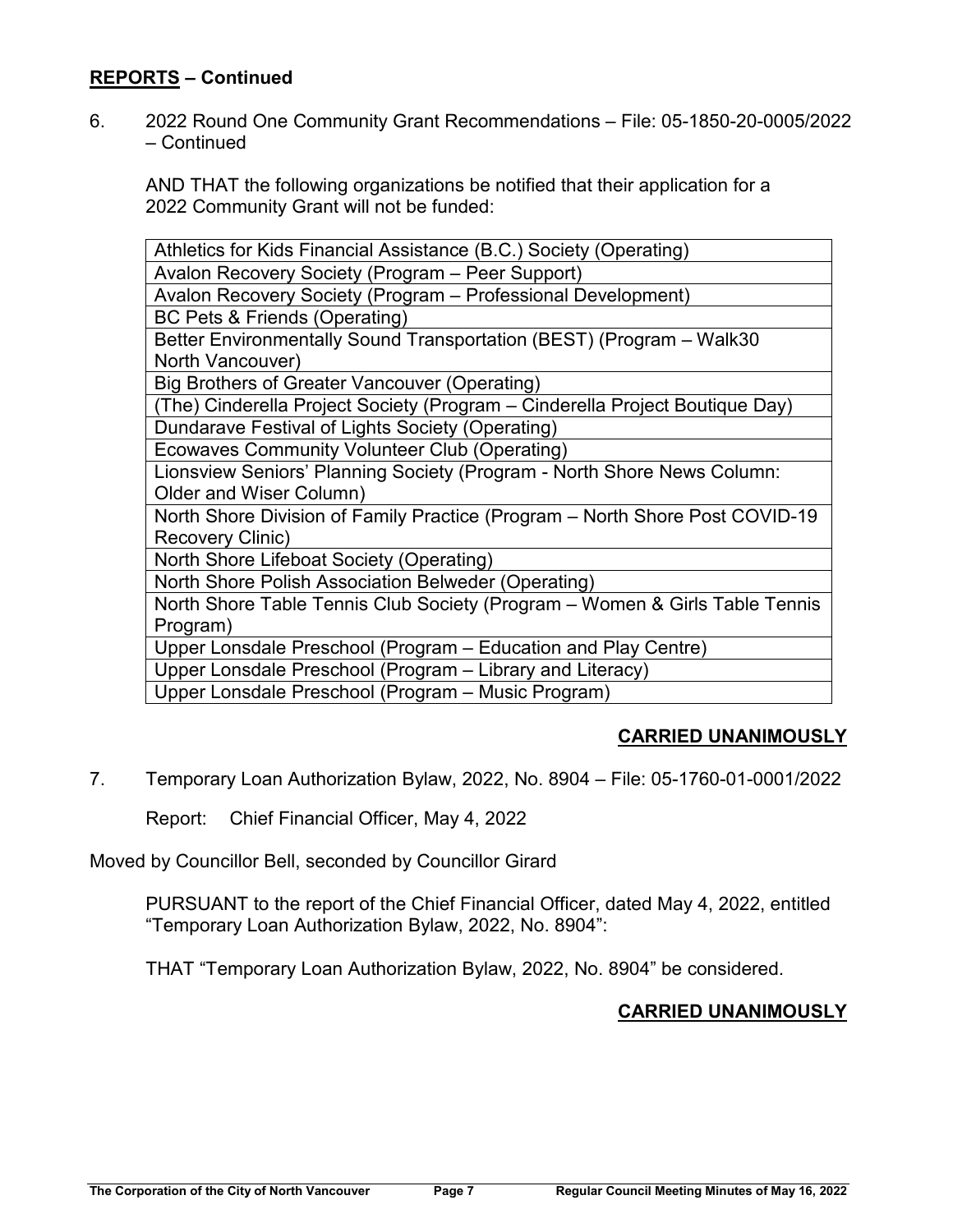## **BYLAW – FIRST, SECOND AND THIRD READINGS**

8. "Temporary Loan Authorization Bylaw, 2022, No. 8904"

Moved by Councillor Bell, seconded by Councillor Girard

THAT "Temporary Loan Authorization Bylaw, 2022, No. 8904" be given first and second readings.

## **CARRIED UNANIMOUSLY**

Moved by Councillor Bell, seconded by Councillor Girard

THAT "Temporary Loan Authorization Bylaw, 2022, No. 8904" be given third reading.

### **CARRIED UNANIMOUSLY**

## **REPORTS**

9. Harmonization of City Guidelines for Tree Protection – File: 11-5280-20-0009/1

Report: Planning Assistant, May 4, 2022

Moved by Councillor McIlroy, seconded by Councillor Bell

PURSUANT to the report of the Planning Assistant, dated May 4, 2022, entitled "Harmonization of City Guidelines for Tree Protection":

THAT "Zoning Bylaw, 1995, No. 6700, Amendment Bylaw, 2022, No. 8928" (Update to Development Permit Guidelines to harmonize language with "Tree Bylaw, 2022, No. 8888") be considered and no Public Hearing be held, in accordance with the *Local Government Act*;

THAT notification be circulated in accordance with the *Local Government Act*;

AND THAT the updated language be adopted for the Sustainable Development Guidelines for Rezoning and Development Permit Applications.

# **CARRIED UNANIMOUSLY**

10. Rezoning Application: 407 West 16<sup>th</sup> Street (Bill Curtis / Kuntioro Architect Inc.) – File: 08-3400-20-0044/1

Report: Planner 1, May 4, 2022

Moved by Councillor McIlroy, seconded by Councillor Back

PURSUANT to the report of the Planner 1, dated May 4, 2022, entitled "Rezoning Application: 407 West 16<sup>th</sup> Street (Bill Curtis / Kuntjoro Architect Inc.)":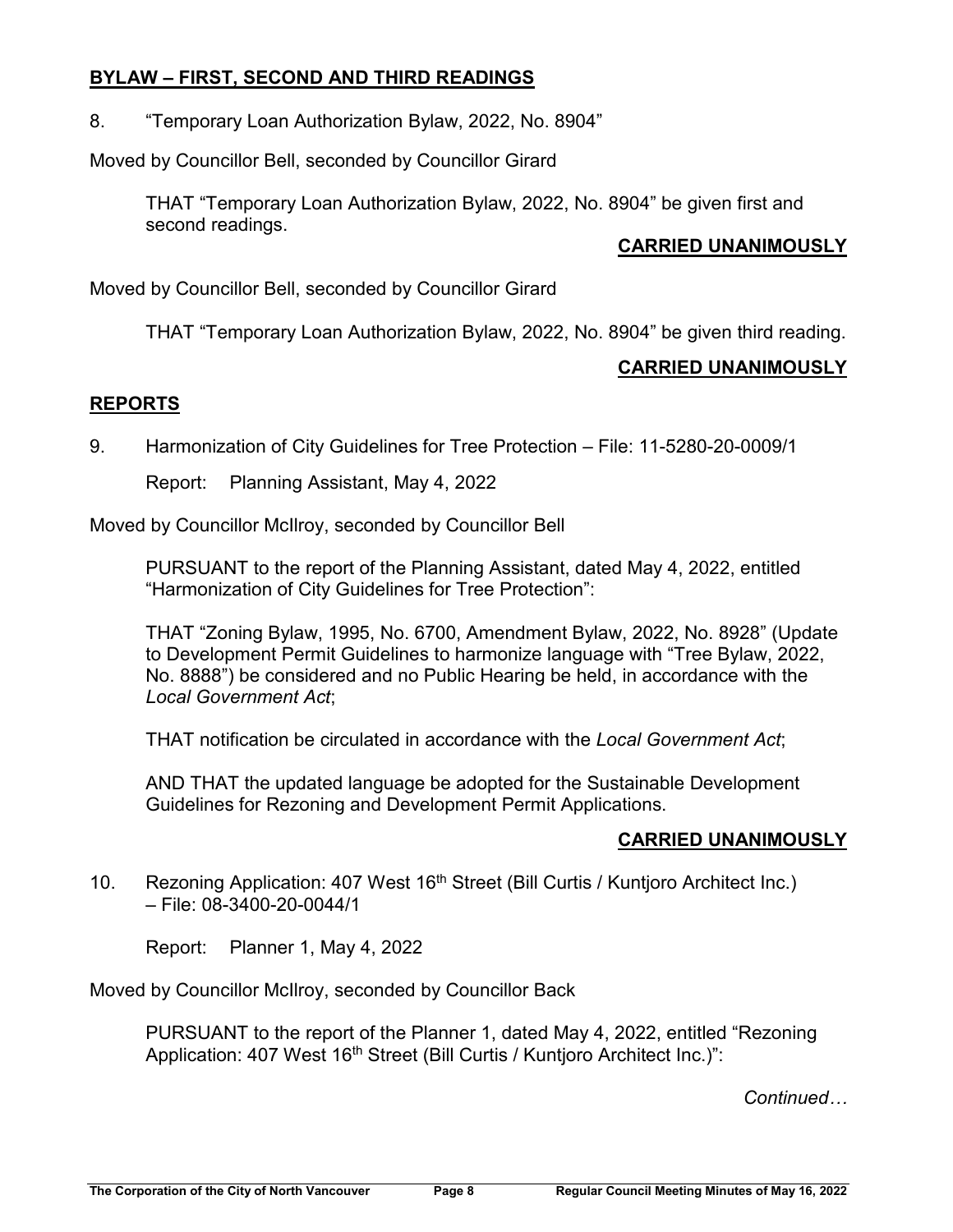10. Rezoning Application: 407 West 16<sup>th</sup> Street (Bill Curtis / Kuntjoro Architect Inc.) – File: 08-3400-20-0044/1 – Continued

THAT the application submitted by Bill Curtis / Kuntjoro Architect Inc., to rezone the property located at 407 West 16<sup>th</sup> Street from a One-Unit Residential 1 (RS-1) Zone to a Comprehensive Development (CD-754) Zone, be considered and no Public Hearing be held, in accordance with the *Local Government Act*;

THAT notification be circulated in accordance with the *Local Government Act*;

THAT the community benefits outlined in the report be secured at the applicant's expense and to the satisfaction of staff;

AND THAT the Mayor and Corporate Officer be authorized to sign the necessary documentation to give effect to this motion.

#### **CARRIED UNANIMOUSLY**

11. Development Variance Permit Application for 231 East 15<sup>th</sup> Street and Zoning Text Amendment for 319-333 East 14<sup>th</sup> Street, 318-332 East 13<sup>th</sup> Street, 313 East 14<sup>th</sup> Street, 1304-1324 St. Andrews Avenue (Vancouver Coastal Health / PCL Constructors Westcoast Inc.) – File: 08-3400-20-0061/1

Report: Development Planner, May 4, 2022

Moved by Councillor Girard, seconded by Councillor Valente

PURSUANT to the report of the Development Planner, dated May 4, 2022, entitled "Development Variance Permit Application for 231 East 15th Street and Zoning Text Amendment for 319-333 East 14<sup>th</sup> Street, 318-332 East 13<sup>th</sup> Street, 313 East 14<sup>th</sup> Street, 1304-1324 St. Andrews Avenue (Vancouver Coastal Health / PCL Constructors Westcoast Inc.)":

THAT Development Variance Permit No. PLN2021-00016 be considered for issuance under Section 498 of the *Local Government Act* and a Public Meeting be held;

THAT "Zoning Bylaw, 1995, No. 6700, Text Amendment Bylaw, 2022, No. 8930" (Vancouver Coastal Health / PCL Constructors Westcoast Inc., 319-333 East 14th Street, 318-332 East 13<sup>th</sup> Street, 313 East 14<sup>th</sup> Street, 1304-1324 St. Andrews Avenue, Amendment to CD-551) be considered and referred to a Public Hearing;

THAT notification be circulated in accordance with the *Local Government Act;*

THAT the Mayor and Corporate Officer be authorized to execute the relevant covenants for off-site parking, secure bicycle parking and short-term bicycle parking for the property located at 231 East  $15<sup>th</sup>$  Street, at the applicant's expense;

AND THAT the Mayor and Corporate Officer be authorized to sign any other necessary documentation to give effect to this motion.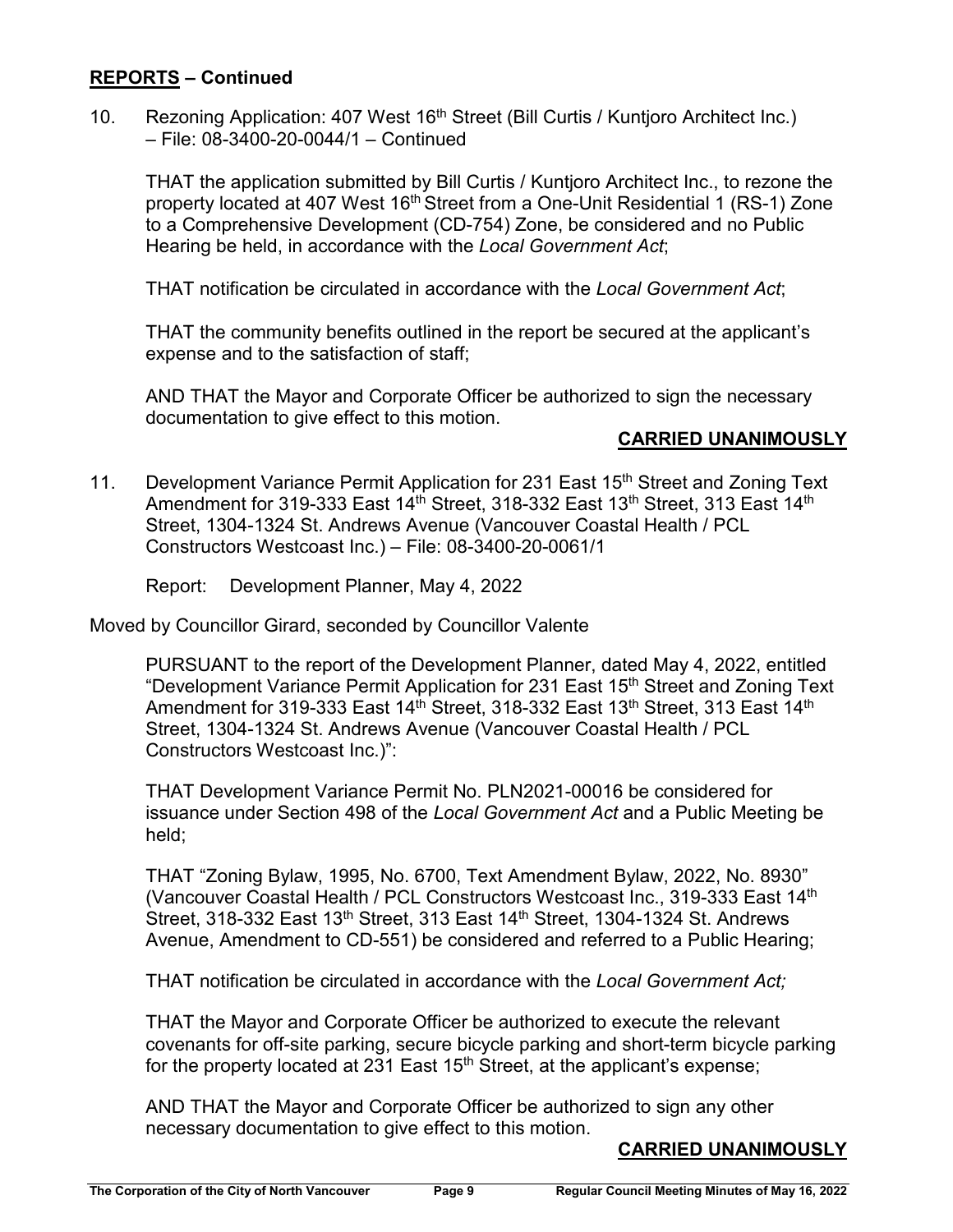## **BYLAW – FIRST AND SECOND READINGS**

12. "Zoning Bylaw, 1995, No. 6700, Text Amendment Bylaw, 2022, No. 8930" (Vancouver Coastal Health / PCL Constructors Westcoast Inc., 319-333 East 14<sup>th</sup> Street, 318-332 East 13<sup>th</sup> Street, 313 East 14<sup>th</sup> Street, 1304-1324 St. Andrews Avenue, Amendment to CD-551)

Moved by Councillor Girard, seconded by Councillor Valente

THAT "Zoning Bylaw, 1995, No. 6700, Text Amendment Bylaw, 2022, No. 8930" (Vancouver Coastal Health / PCL Constructors Westcoast Inc., 319-333 East 14<sup>th</sup> Street, 318-332 East 13<sup>th</sup> Street, 313 East 14<sup>th</sup> Street, 1304-1324 St. Andrews Avenue, Amendment to CD-551) be given first and second readings.

## **CARRIED UNANIMOUSLY**

# **REPORTS**

## 13. Mobile Food Services – File: 15-8100-20-0001/2022

Report: Manager, Economic Development, May 4, 2022

Moved by Councillor McIlroy, seconded by Councillor Girard

PURSUANT to the report of the Manager, Economic Development, dated May 4, 2022, entitled "Mobile Food Services":

THAT the Mobile Food Services Policy: Pilot Program be adopted to allow for the implementation of a Pilot Program to expand mobile food service opportunities in the City for 2022;

THAT the enforcement of provisions in the City's "Zoning Bylaw, 1995, No. 6700", "Street and Traffic Bylaw, 1991, No. 6234", "Real Property Regulation Bylaw, 2006, No. 7831" and "Parks Regulation Bylaw, 1996, No. 6611", which would prohibit mobile food services on City property, City streets or private property be temporarily suspended to the extent necessary to permit a temporary Pilot Program to expand mobile food services until October 30, 2022 or until Council adopts a resolution to cancel such suspension of enforcement;

THAT staff be directed to develop and implement an application and permitting process for the Pilot Program that ensures the protection and appropriate use of public lands, including plazas, streets and parks;

AND THAT staff be directed to report back to Council at the end of the Pilot Program with proposed amendments to relevant bylaws and policies to establish a permanent policy framework for mobile food services in the City, following a more formal review of the commercial and community impacts including public and business input.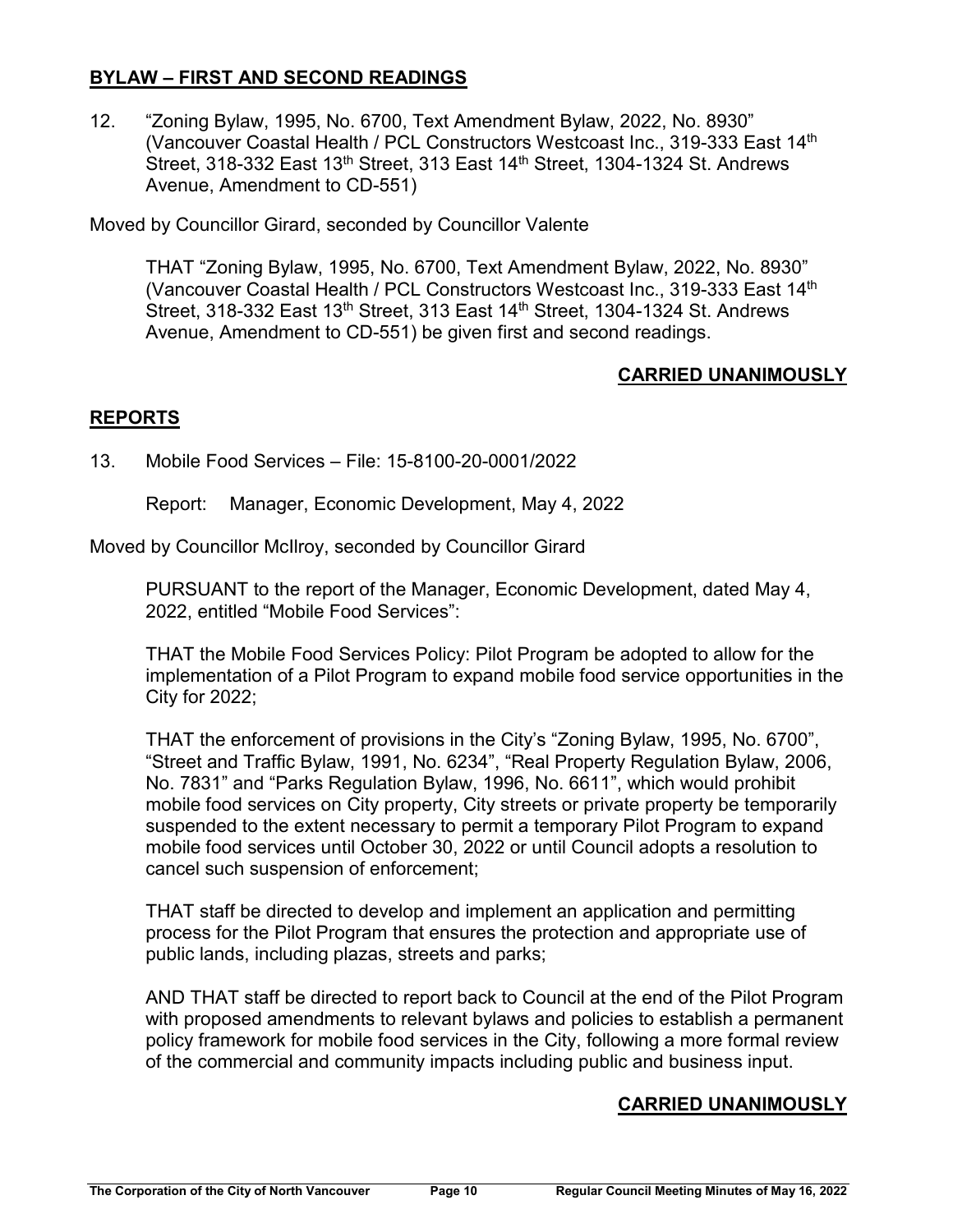- 14. Mahon Park Childcare and Washrooms Change Room Addition – File: 02-0800-30-0027/1
	- Report: Deputy Director, Engineering, Parks and Environment, and Senior Project Manager, Strategic Initiatives, May 4, 2022

Moved by Councillor Girard, seconded by Councillor Bell

PURSUANT to the report of the Deputy Director, Engineering, Parks and Environment, and the Senior Project Manager, Strategic Initiatives, dated May 4, 2022, entitled "Mahon Park Childcare and Washrooms – Change Room Addition":

THAT the project scope be increased to include the provision of team change rooms with showers for community use;

THAT the transfer of \$95,000 from Project 50177 – Lower Lonsdale Off-Leash Areas, \$75,000 from Project 50169 – Grass Sports Field Renovations, \$57,920 from Project 50138 – Chafer Beetle Restoration, \$100,000 from Project 50199 – Waterfront Park Master Plan, and \$134,400 from Project 47180 – Parks Litter, be approved;

THAT should any of the amounts remain unexpended as at December 31, 2024, the unexpended balances shall be returned to the credit of the respective fund;

AND THAT the offer from the community sports groups to contribute \$125,000 to the project be accepted with thanks.

# **CARRIED UNANIMOUSLY**

# **PUBLIC CLARIFICATION PERIOD**

Nil.

# **COUNCIL INQUIRIES / REPORTS**

15. Rodenticides – File: 01-0220-01-0001/2021

Inquiry by Councillor Valente

Councillor Valente requested an update from staff on Council's rodenticide motion, as well as information on the potential use of Contrapest. The CAO advised that staff will report back on the matter.

### **NEW ITEMS OF BUSINESS**

Nil.

# **NOTICES OF MOTION**

Nil.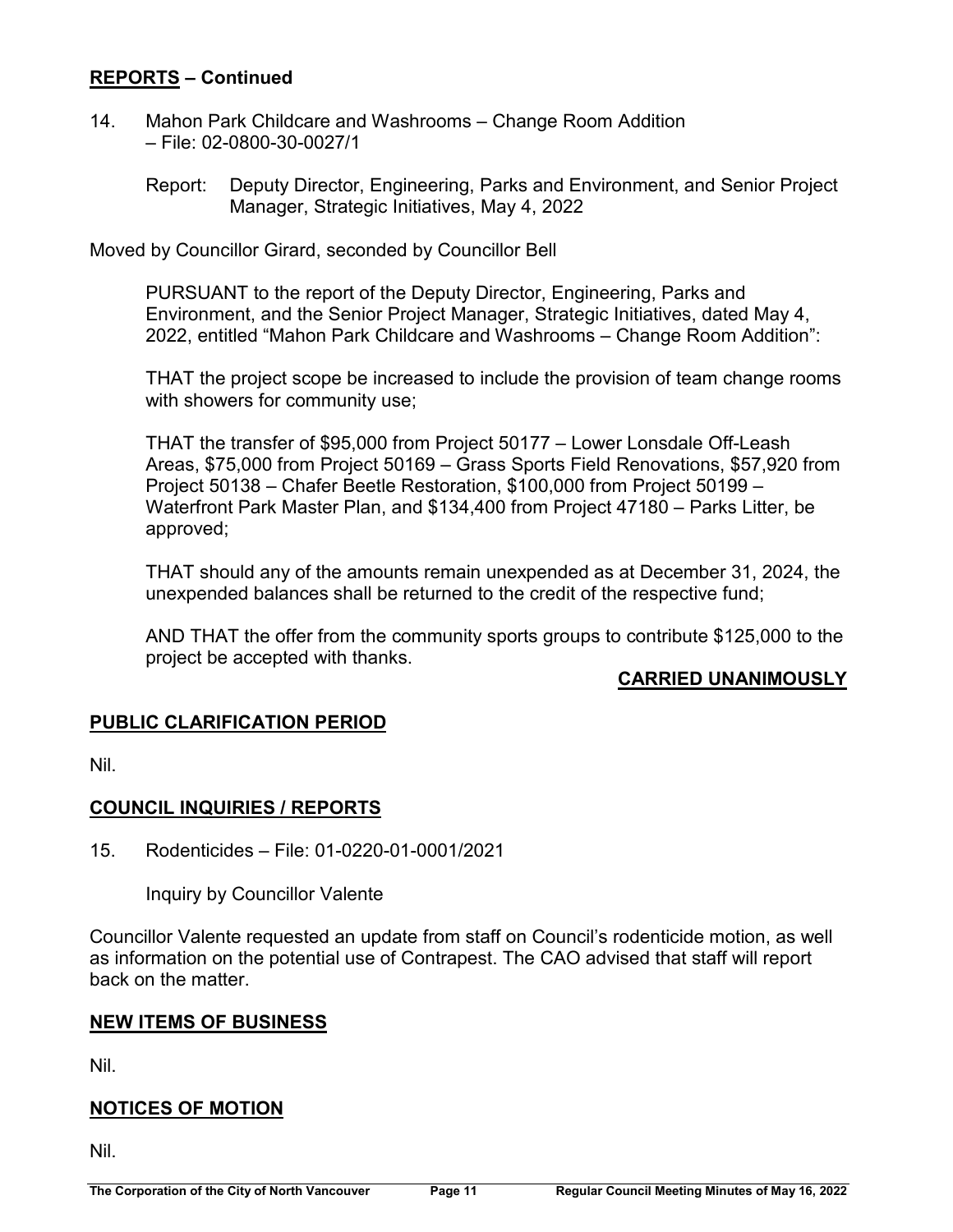## **RECESS TO CLOSED SESSION**

Moved by Councillor Back, seconded by Councillor McIlroy

THAT Council recess to the Committee of the Whole, Closed Session, pursuant to the *Community Charter*, Sections 90(1)(c) [labour relations], 90(1)(e) [land matter] and 90(1)(k) [proposed service].

## **CARRIED UNANIMOUSLY**

The meeting recessed to the Committee of the Whole, Closed Session, at 8:16 pm and reconvened at 9:14 pm.

### **REPORT OF THE COMMITTEE OF THE WHOLE (CLOSED SESSION)**

16. Proposed Service – File: 13-6410-01-0001/2022

Report: Deputy Director, Planning and Development, May 4, 2022

Moved by Councillor Valente, seconded by Councillor McIlroy

PURSUANT to the report of the Deputy Director, Planning and Development, dated May 4, 2022, regarding a proposed service:

THAT the action taken by the Committee of the Whole (Closed session) be ratified;

AND THAT the wording of the recommendation and the report of the Deputy Director, Planning and Development, dated May 4, 2022, remain in the Closed session.

### **CARRIED UNANIMOUSLY**

17. Release of Closed Resolution – 818-858 West 15th Street Rezoning Application – File: 08-3400-20-0046/1

Report: Planner 2, May 5, 2022

Moved by Councillor Valente, seconded by Councillor McIlroy

PURSUANT to the report of the Planner 2, dated May 5, 2022, entitled "Release of Closed Resolution – 818-858 West 15th Street Rezoning Application":

THAT the following resolution approved by Council at the Closed meeting of September 21, 2021 be released:

"PURSUANT to the report of the Planner 2, dated September 8, 2021, entitled "Preliminary Report – Early Consideration of Child Care as In-Kind Amenity – 818-858 West 15<sup>th</sup> Street Rezoning Application (Polygon Development 237 Ltd. / SHIFT Architecture)":

THAT the Preliminary Report – Early Consideration of Child Care as In-Kind Amenity – 818-858 West 15<sup>th</sup> Street Rezoning Application (Polygon Development 237 Ltd. / SHIFT Architecture) be referred back to staff with instructions to accept the cash value of the community amenity contribution";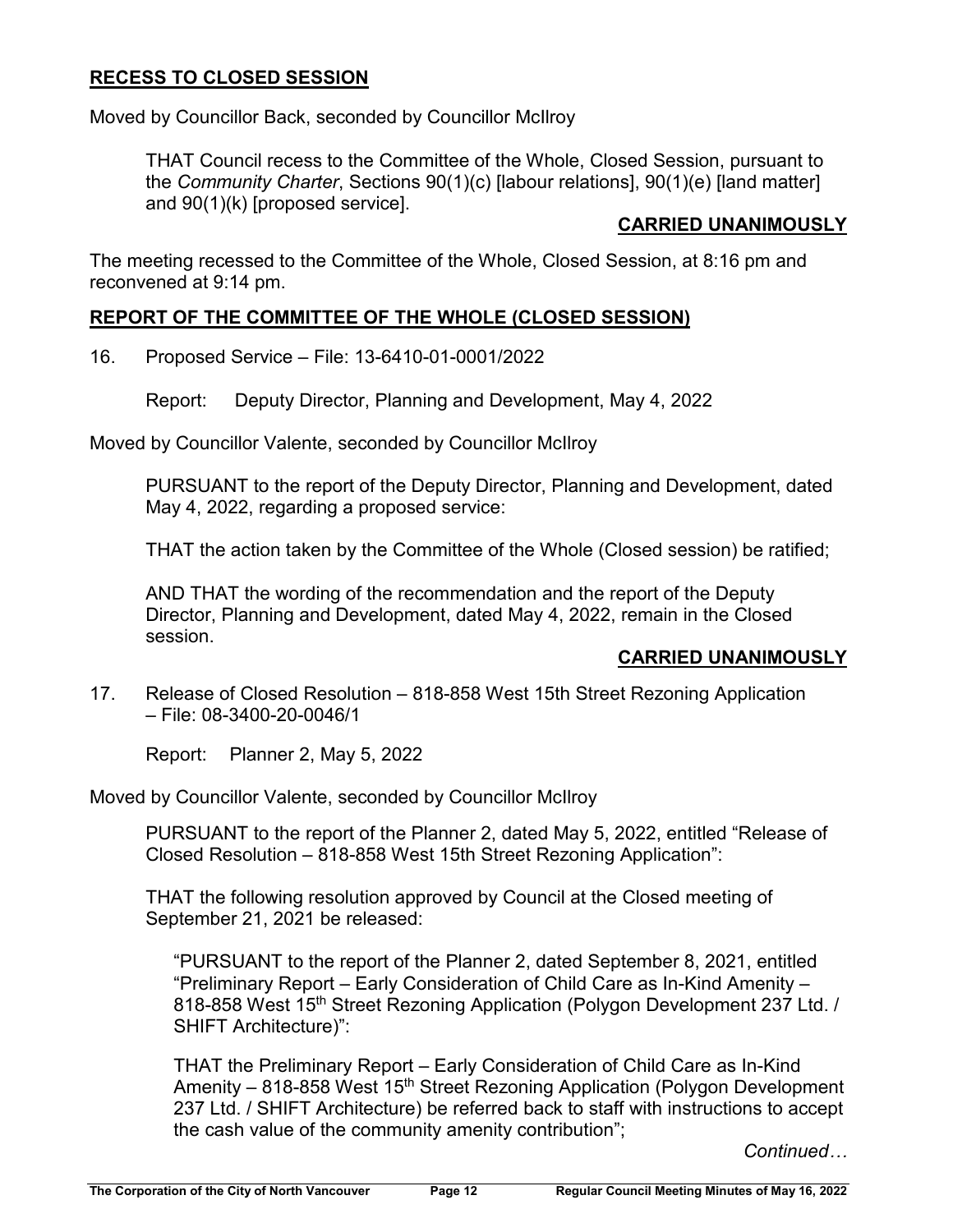## **REPORT OF THE COMMITTEE OF THE WHOLE (CLOSED SESSION) – Continued**

17. Release of Closed Resolution – 818-858 West 15th Street Rezoning Application – File: 08-3400-20-0046/1 – Continued

AND THAT the report of the Planner 2, dated May 5, 2022, entitled "Release of Closed Resolution – 818-858 West  $15<sup>th</sup>$  Street Rezoning Application", remain in the Closed session.

# **CARRIED UNANIMOUSLY**

18. North Shore Neighbourhood House – Amendment and Extension of Lease  $-$  225 East 2<sup>nd</sup> Street – File: 02-0890-20-0021/1

Report: Manager, Real Estate, May 2, 2022

Moved by Councillor Valente, seconded by Councillor McIlroy

PURSUANT to the report of the Manager, Real Estate, dated May 2, 2022, entitled "North Shore Neighbourhood House – Amendment and Extension of Lease – 225 East 2nd Street":

THAT staff be authorized to negotiate an amendment to the existing Community Facility Tenancy Agreement with the North Shore Neighbourhood House for City property located at 225 East 2<sup>nd</sup> Street, to extend the lease term for 10 years at the existing rent, amend the lease area and make other minor changes to the satisfaction of the Manager, Real Estate and the City Solicitor;

THAT notices of disposition and financial assistance to the North Shore Neighbourhood House be published in accordance with the *Community Charter*;

THAT the Mayor and Corporate Officer be authorized to execute the necessary documentation to give effect to this motion;

AND THAT the report of the Manager, Real Estate, dated May 2, 2022, entitled "North Shore Neighbourhood House – Amendment and Extension of Lease – 225 East 2<sup>nd</sup> Street", remain in the Closed session.

# **CARRIED UNANIMOUSLY**

# 19. Land Matter – File: 02-0800-01-0001/2022

Report: Director, Community and Partner Engagement, and Section Manager, Real Estate, May 9, 2022

Moved by Councillor Valente, seconded by Councillor McIlroy

PURSUANT to the report of the Director, Community and Partner Engagement, and Section Manager, Real Estate, dated May 9, 2022, regarding a land matter:

THAT the action taken by the Committee of the Whole (Closed session) be ratified;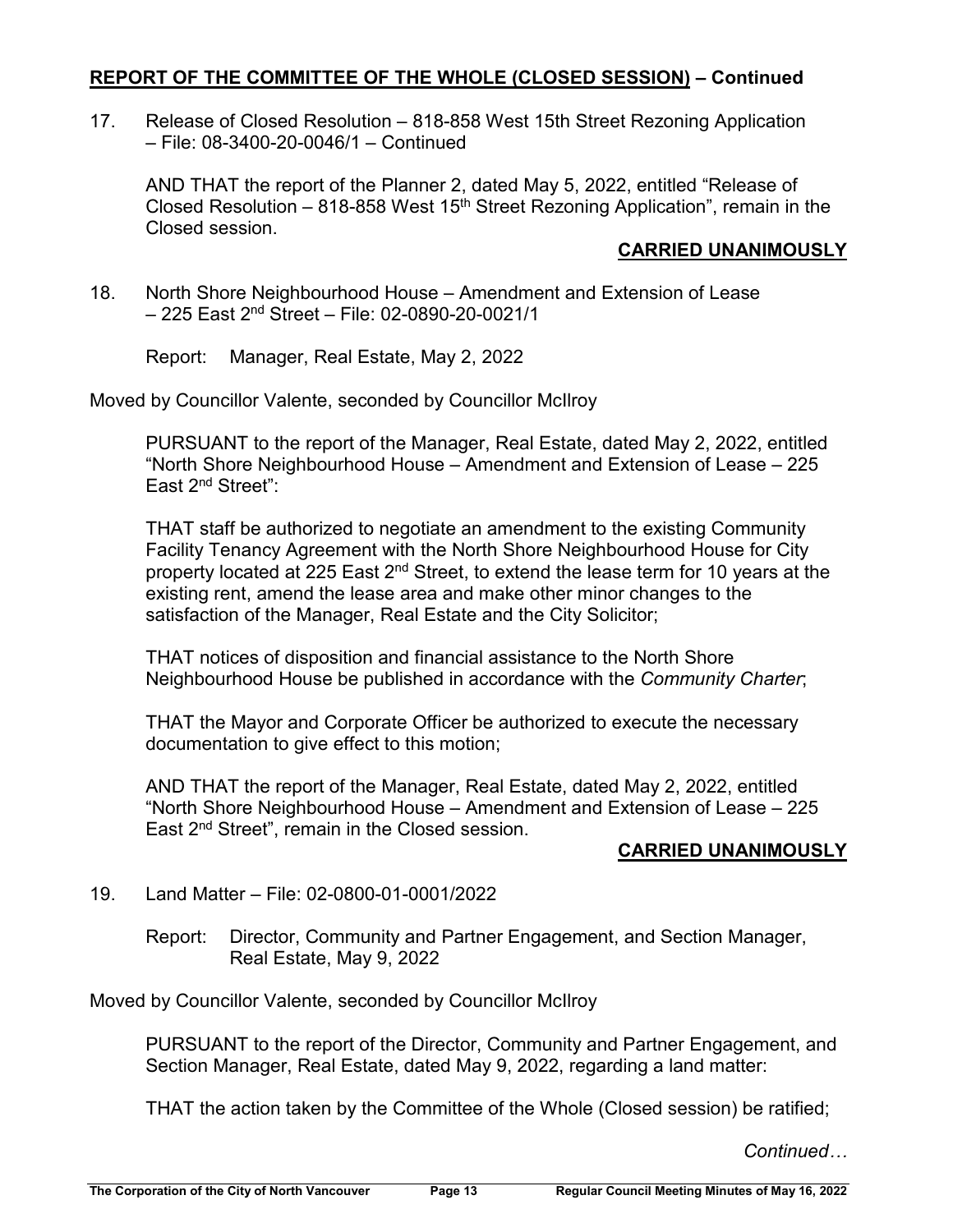## **REPORT OF THE COMMITTEE OF THE WHOLE (CLOSED SESSION) – Continued**

## 19. Land Matter – File: 02-0800-01-0001/2022 – Continued

AND THAT the wording of the recommendation and the report of the Director, Community and Partner Engagement, and Section Manager, Real Estate, dated May 9, 2022, remain in the Closed session.

### **CARRIED UNANIMOUSLY**

20. Mountain Estates – 1910-1950 Cedar Village Crescent and 1960 Rufus Drive – Ground Lease Direction – File: 02-0890-20-0044/1

Report: Manager, Real Estate, April 21, 2022

Moved by Councillor Valente, seconded by Councillor McIlroy

PURSUANT to the report of the Manager, Real Estate, dated April 21, 2022, entitled "Mountain Estates – 1910-1950 Cedar Village Crescent and 1960 Rufus Drive – Ground Lease Direction":

THAT staff be directed to proceed with Option 2, extend leases for 10 years to 2068, and negotiate with the strata of Mountain Estates – 1910-1950 Cedar Village Crescent and 1960 Rufus Drive – in an effort to allow one further 10-year lease extension on the terms and conditions acceptable to both parties, on the condition that there will be no further renewals. If successful, staff will report back to Council prior to finalizing the terms of the lease modification and extension;

AND THAT the report of the Manager, Real Estate, dated April 21, 2022, entitled "Mountain Estates – 1910-1950 Cedar Village Crescent and 1960 Rufus Drive – Ground Lease Direction", remain in the Closed session.

# **CARRIED UNANIMOUSLY**

21. Labour Relations Matter – File: 01-0560-20-0001/2022

Report: Manager, Human Resources, May 4, 2022

Moved by Councillor Valente, seconded by Councillor McIlroy

PURSUANT to the report of the Manager, Human Resources, dated May 4, 2022, regarding a labour relations matter:

THAT the action taken by the Committee of the Whole (Closed session) be ratified;

AND THAT the wording of the recommendation and the report of the Manager, Human Resources, dated May 4, 2022, remain in the Closed session.